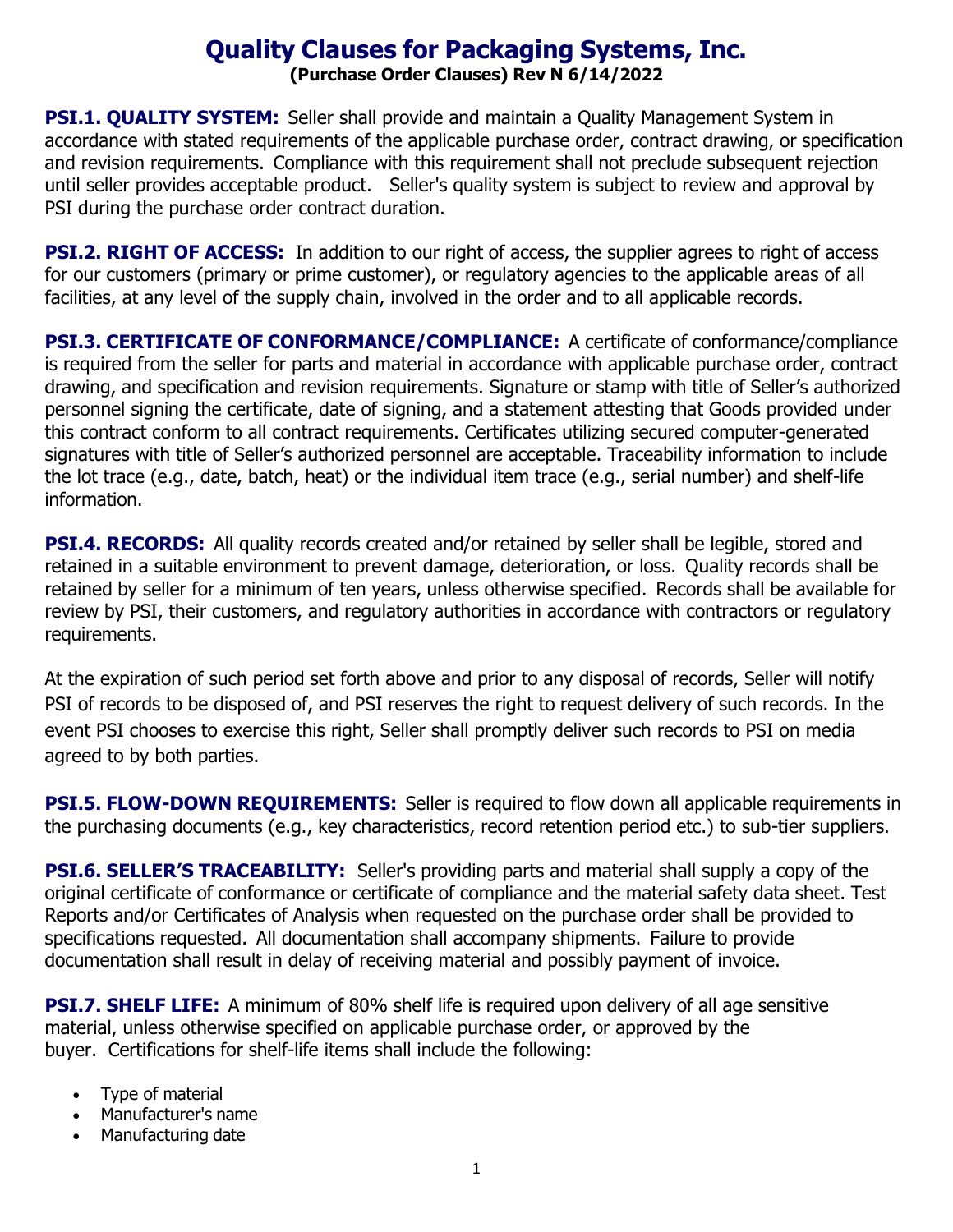- **Expiration date**
- Lot or batch number

## **PSI.8. ORDER CONFIRMATION:** Seller shall acknowledge orders within 48 hours from receipt.

**PSI.9. TERMS/CHANGES:** As specified on order, unless otherwise arranged by the seller and the buyer, any change to the contract requirements by the supplier must be approved by the customer in writing; all COD shipments require an invoice to be faxed to the Buyer with correct value of order, prior to shipping.

**PSI.10. DISCREPANCIES:** The supplier shall notify the buyer in writing of any price or quantity discrepancy, prior to acceptance of the order or shipping the material.

**PSI.11. SHIPPING:** The order shall be shipped as specified with our forwarder of choice, unless otherwise agreed. If the supplier is unable to use the forwarder requested, please contact the buyer for alternate choice.

### **PSI.12. FOREIGN OBJECT DAMAGE PREVENTION:**

- The supplier shall maintain a FOD Prevention Program equal to or greater than AS9146.
- The supplier shall perform a documented risk assessment for the impact of FOD to products that they provide to the PSI.
- The risk assessment shall have documented results that at a minimum include the following: A Product /process family characteristics. B -Product/process family sensitivity to FOD. C -Foreign object (FO) detectability.
- The supplier shall implement, manage, and execute an effective FOD prevention program based on the results of the risk assessment. Program requirements shall be progressively more stringent based on the risk level defined.
- The supplier shall have a process to identify and document: A -FOD incidents that results in product nonconformance. B -FOD nonconformance. C -Lost tool, production aid, and/or items. The supplier's QMS shall include effectiveness of the FOD prevention program as part of their Management Review process.
- The supplier shall perform process assessments to measure the effectiveness of the FOD Prevention Program. Assessment results shall be documented and reviewed for continuous improvement opportunities.
- Suppliers shall develop and maintain FOD Prevention Program performance measures that include: A -Inspection/audit results. B -FOD nonconformance/incident reports. C -Process assessment results. D -Lost or found tool, production aids, and/or item reports.

**PSI.13. DELIVERY:** Packaging Systems, Inc. requested delivery date = dock received date.

**PSI.14. NON-CONFORMING MATERIAL:** When it is known to seller that material is nonconforming to buyer's requirements, seller shall contact buyer for approval prior to delivery. Material received incompliant to buyer's purchase order requirements, including requested documentation, is subject to be on hold with buyer until issues have been resolved. This condition may cause delay of payment of seller's invoice. When the root cause to a nonconformance is determined to be under the responsibility of the seller, a corrective action requests may be issued, and the seller shall take necessary actions to prevent future deliveries of nonconforming products.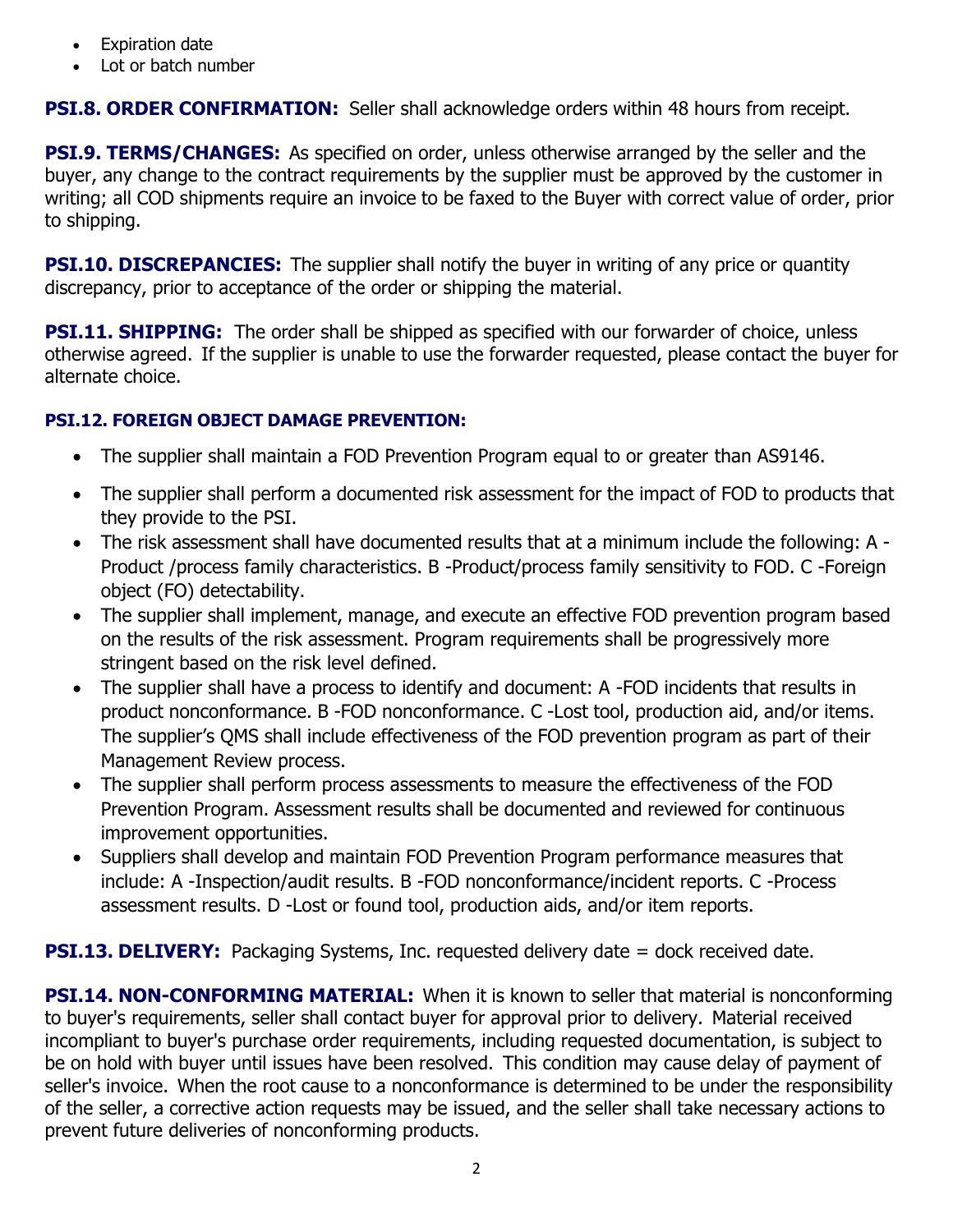**PSI.15. NOTIFICATION OF CHANGE:** Notify the organization of changes in product and/or process, changes of suppliers, changes of manufacturing facility location including work tranfer and, where required, obtain organization approval from PSI.

**PSI.16. DISCLOSURE OF CONFLICT MINERALS:** Sellers providing product shall practice due diligence to ensure supplied product does not contain conflict minerals originating from the Democratic Republic of the Congo or adjoining countries identified in section 1502 of the Dodd–Frank Wall Street Reform and Consumer Protection Act.

**PSI.17. CALIBRATION SERVICES:** Vendors providing calibration services shall be accredited to ISO/IEC 17025: latest revision. Vendor ISO/IEC 17025: latest revision scope of approval shall include all equipment listed on applicable acknowledged purchase order. Calibrations shall conform to ISO 10012: latest revision and ANSI Z540.3- latest revision and must be traceable to NIST.

**PSI 18. MATERIAL SUBSTITUTION:** Unauthorized material substitutions are not permitted on Buyer's Goods. Unauthorized material substitution includes any deviation from the engineering definition of a raw material. Engineering definition includes Buyer design drawing and applicable specifications, product specification, form, size, shape, chemistry, melt method, origin, temper/condition, product testing or surface finish. Alternate materials specified in the engineering definition (and often described as approved material substitutions therein) do not constitute unauthorized material substitution.

**PSI 19. COUNTERFEIT PARTS PREVENTION:** To prevent the inadvertent use of counterfeit parts and materials all fasteners and/or electrical, electronic, and electro-mechanical parts delivered and/or used in the manufacture of deliverable products shall be from the Original Component Manufacturer (OCM)/ Original Equipment Manufacturer (OEM) or their franchised dealer or an authorized distributor chain. Parts shall not be used or reclaimed and misrepresented as new. The supplier shall flow down this requirement to sub-tier suppliers.

## **PSI 20. INTERNATIONAL TRAFFIC IN ARMS REGULATIONS (ITAR): EXPORT SENSITIVE**

**ITAR CONTROLLED:** Information contained herein is subject to the code of Federal Regulations Chapter 22 International Traffic in Arms Regulations. This data may not be resold, diverted, transferred, trans-shipped, made available to a foreign national within the United States, or otherwise disposed of in any other country outside of its intended destination, either in original form or after being incorporated through an intermediate process into other data without the prior written approval of the US Department of State.

### **PSI 21. CONTRIBUTION TO PRODUCT/SERVICE CONFORMITY**

This is being written to notify suppliers, and for suppliers to notify their personnel to ensure they are aware of their contribution to product or service conformity.

### **PSI 22. PRODUCT SAFETY**

Suppliers are to support Product Safety by ensuring robust management of special requirements, critical items and key characteristics as addressed within this document and as defined by AS9100 latest revision.

#### **PSI 23. ETHICAL BEHAVIOR**

It is necessary to understand the importance of ethical behavior in your business operations and treat all personnel in an ethical and fair manner while doing business with PSI.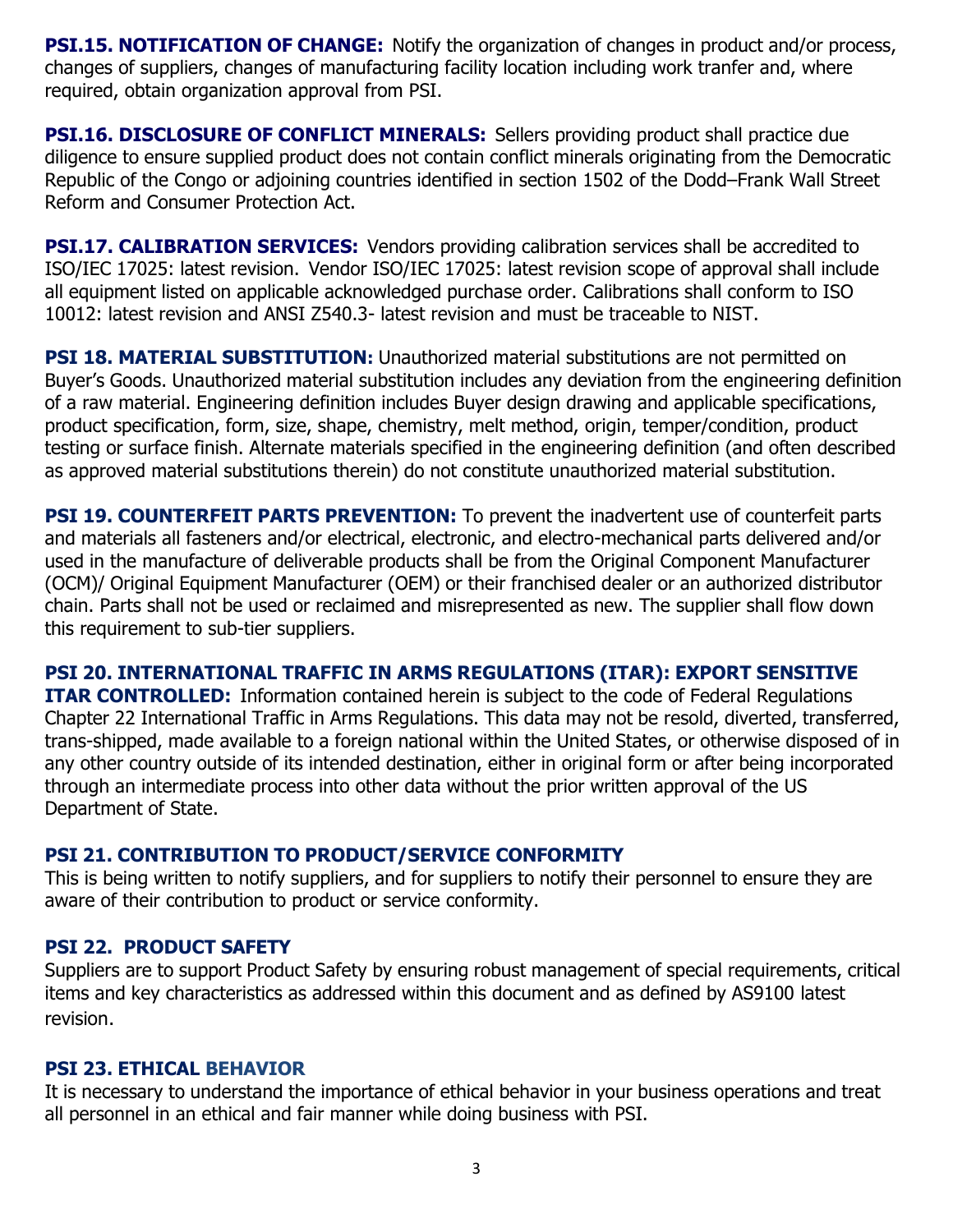### **PSI 24. SUPPLIER PERFORMANCE**

Suppliers must maintain a minimum product/service conformity rating of 95% and a minimum on-time delivery rating of 90%. PSI monitors supplier performance quarterly and may notify applicable suppliers of required actions when unacceptable ratings are detected.

#### **PSI 25. BOEING SPECIFICATION D607**

#### **MATERIAL SUBSTITUTION PROHIBITION**

A. Unauthorized Material Substitution (General)

Unauthorized material substitutions are not permitted on Buyer's Goods. Unauthorized material substitution includes any deviation from the engineering definition of a raw material. Engineering definition includes Buyer design drawing and applicable specifications, product specification, form, size, shape, chemistry, melt method, origin, temper/condition, product testing or surface finish. Alternate materials specified in the engineering definition (and often described as approved material substitutions therein) do not constitute unauthorized material substitution. Terms and definitions for metallic materials and processing used herein are clarified in ARP1917.

Contact Buyer's Authorized Procurement Representative for details regarding deviations to authorized materials**.** Seller agrees and understands that such deviations only apply to this purchase contract, and only as indicated in the Buyer's authorized document**.**

B. Metallic Materials (Specific)

Temper or Condition Conversion **-** Unless specifically authorized by the engineering definition, conversion of a raw material (i.e. heat treat to change the temper or condition of the material) constitutes material substitution of the condition provided by the manufacturer.

Metallic Raw Materials – Buyer's engineering drawings may refer to obsolete or superseded specifications covering several forms, thicknesses, widths, etc. of the alloy or alloys. The required characteristics of these materials are defined not only by the objective test standards of the specification, but by the processes/methods by which this final form is achieved. These requirements are often captured in the definitions of the required material forms and may not be explicitly called out in the detailed requirements. The raw material certification results from both the process used to make it and the tests to verify basic properties.

Seller shall ensure that metallic materials covered by current or obsolete/superseded specifications are produced using the standard industry practices designed strictly for the production of stock to the specified thickness, diameter, width or cross-sectional area, achieved by thermo- mechanical processing or casting process. Chemical, electrochemical, and mechanical methods used for the removal of surface scale or contamination, or the production of the required surface finish, in accordance with the material specification are acceptable. Raw material must not be re-certified with respect to thickness, diameter, width or cross- sectional area or product form. Machining or cutting of thicker product or other product forms shall not be supplied in lieu of specified product unless specifically authorized by Buyer. Raw material certifications for material or parts shall reflect the form and size of the raw material as originally manufactured by the raw material producer.